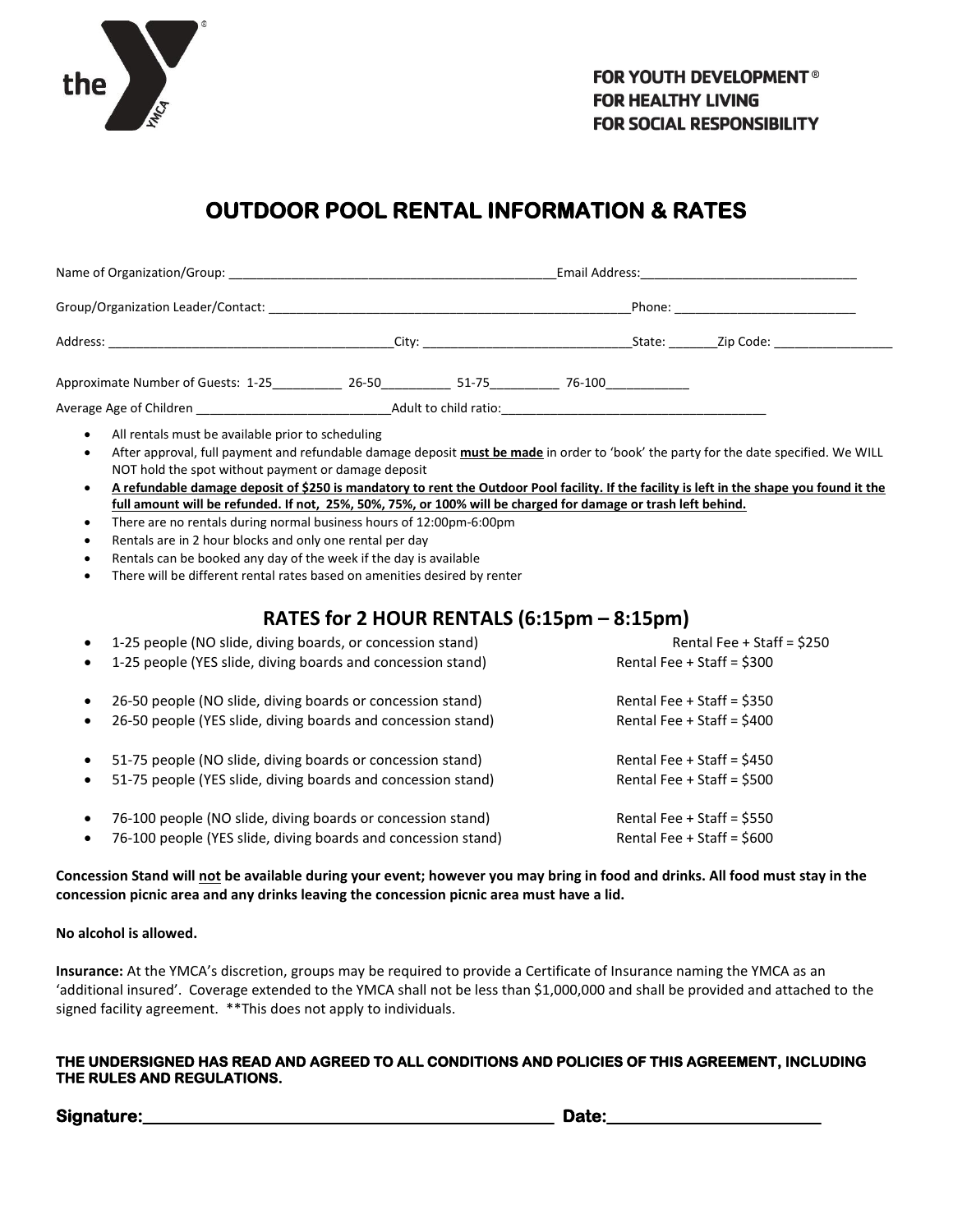

#### **FOR YOUTH DEVELOPMENT<sup>®</sup> FOR HEALTHY LIVING FOR SOCIAL RESPONSIBILITY**

### **RULES FOR RENTAL POOL USE**

a. Admission to the swimming facility shall be refused to all persons having any contagious disease, infectious conditions such as colds, fever, ringworm, foot infections, skin lesions, carbuncles, boils, diarrhea, vomiting, inflamed eyes, ear discharges, or any other condition that has the appearance of being infectious. Persons with excessive sunburn, abrasions that have not healed, corn plasters, bunion pads, adhesive tape, rubber bandages, or other bandages of any kind shall also be refused admittance. A person under the influence of alcohol or exhibiting erratic behavior shall not be permitted in the swimming pool facility.

B. The pool water is not suitable for drinking. Patrons should avoid swallowing pool water.

C. Littering is prohibited. Glass containers are prohibited.

D. No one should swim alone.

E. Personal conduct within the swimming facility shall not jeopardize the safety of self and others. No running or boisterous or rough play, except supervised water sports, is permitted.

F. NO swimming whatsoever if no Lifeguard is present.

G. Spitting, spouting of water, blowing the nose or otherwise introducing contaminants into the swimming facility is not permitted.

H. Glass, soap or other material that might create hazardous conditions or interfere with efficient operation of the swimming facility shall not be permitted in the swimming facility or on the deck.

I. Lifeguards are responsible for enforcing safety rules and responding to emergencies. Parents or guardians should supervise their children.

J. All children who are not toilet-trained shall wear tightly fitting disposable swim diapers. Do not change diapers at poolside.

K. Diving in water less than 5 feet deep is not permitted except when allowed for competitive swimming and training.

L. Caution shall be exercised in the use of diving facilities. Divers are limited to one bounce on the board and must jump off the diving board straight.

M. Swimming is prohibited at outdoor swimming facilities when thunder is heard or lightning is seen, including a 30-minute period after the last lightning or thunder is detected.

N. All persons MUST take a shower before swimming.

O. Only clean footwear, baby strollers or wheelchairs are allowed in the swimming facility. All items must be kept a minimum of 4 feet away from the edge of the pool.

P. All apparel worn in the swimming facility shall be clean.

Q. No breath holding activities/challenges/games of any kind are allowed in the YMCA pool

R. Appropriate swim attire only. Street clothes, street shoes are not permitted in the pool. No cutoff jeans or gym shorts are allowed.

S. Children under the age of 16 must pass the swim test in the deep end (25-yard swim, 1 minute tread).

T. Only US Coast Guard certified flotation devices are allowed in the pool area. Inflatable flotations are NOT allowed

U. NO floatation devices of any kind are allowed in the deep end of the pool.

V. No playing on lane line, starting blocks or ropes.

W. Disrespect of any kind to Pool Staff, or other patrons will not be tolerated and will result in removal from pool facility for a length of time based on severity of offense.

X. No running on the pool deck

Y. No tobacco products, alcohol, vaping, gum or glass is allowed inside the fenced area.

Z. Food only allowed under the concession pavilion area

#### **THE UNDERSIGNED HAS FULLY READ, UNDERSTOOD AND AGREED TO ALL CONDITIONS AND POLICIES OF THE OUTDOOR POOL RENTAL USE.**